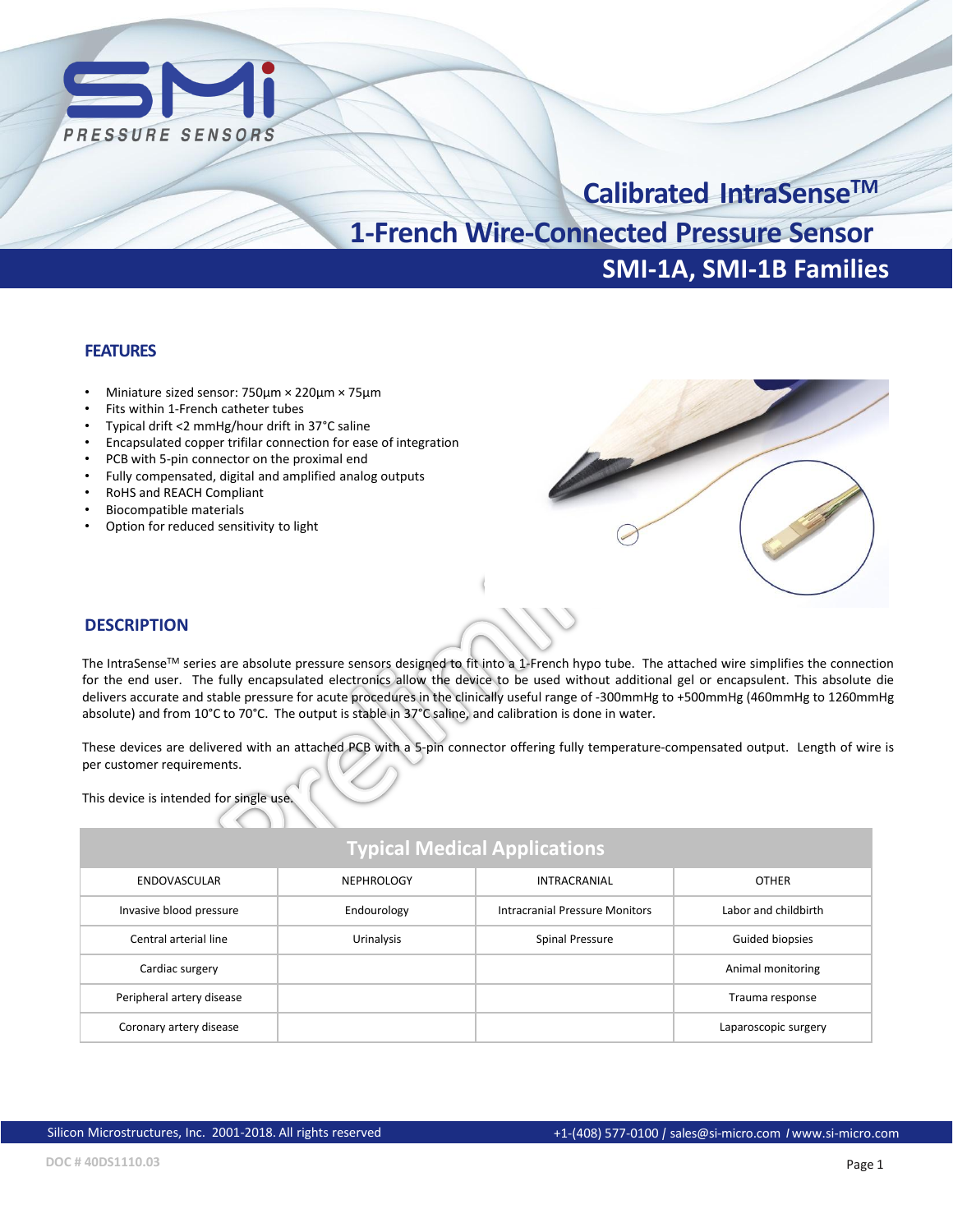

### **Absolute Maximum Ratings<sup>a</sup>**

| No.            | <b>Characteristic</b>             | <b>Symbol</b>      | <b>Medium</b> | <b>Minimum</b> | <b>Maximum</b> | <b>Units</b>  |
|----------------|-----------------------------------|--------------------|---------------|----------------|----------------|---------------|
| $\mathbf{1}$   | Excitation Voltage <sup>(a)</sup> | $V_{DD}$           | Water         | 3.0            | 6.0            | V             |
| $\overline{2}$ | Operating Temperature(b,c)        | $T_{OP}$           | Water         | 1              | 70             | °C            |
| 3              | Storage Temperature               | $T_{STG}$          | Air           | $-40$          | $+105$         | °C            |
| $\overline{4}$ | <b>ESD Rating</b>                 | $V_{ESD}$          | Air           |                | TBD            | kV            |
| 5              | Operating Pressure <sup>(d)</sup> | $P_A$              | Water         | $-600$         | 640            | mmHg clinical |
|                |                                   |                    |               | 160            | 1400           | mmHg absolute |
| 6              | <b>Proof Pressure</b>             | P <sub>BURST</sub> | Air           |                | TBD, >4000     | mmHg absolute |
| 7              | Burst Pressure <sup>(e)</sup>     | $P_{BURST}$        | Air           |                | TBD, >4000     | mmHg absolute |

#### **Notes:**

- a. The device can be safely exposed within these levels with no loss in performance<br>b. The minimum temperature the device can withstand in liquid is just above the fre
- The minimum temperature the device can withstand in liquid is just above the freezing temperature of the liquid or -40C, whichever is higher.
- c. Operating lifetimes for temperatures above 70°C in liquid have not been established
- d. The minimum pressure the device can withstand in liquid is the vapor pressure (boiling point) of the liquid, which is a function of temperature
- e. The device could fail catastrophically above these pressures, generating fragments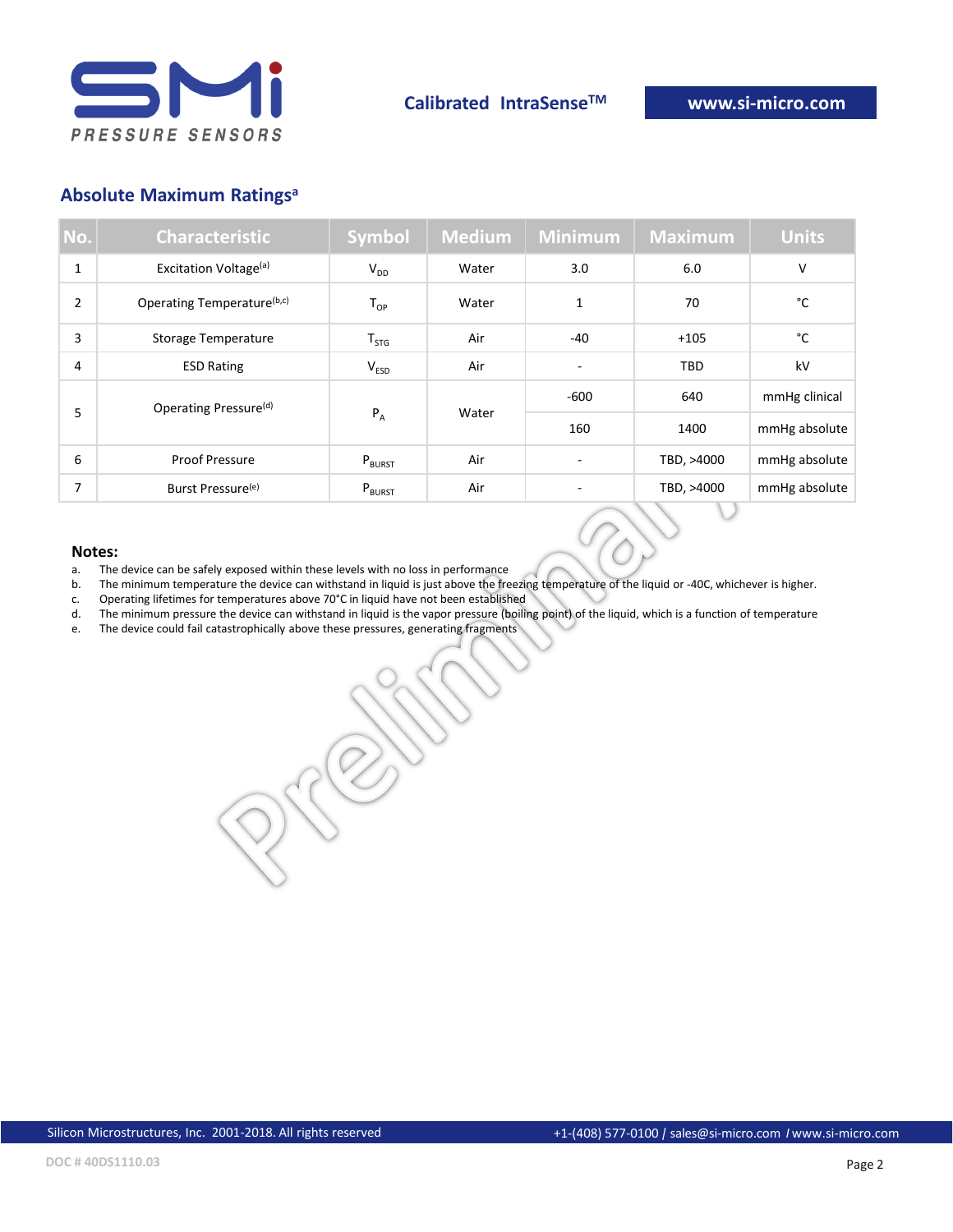

#### **Operating Characteristics - Specifications**

All parameters are specified at 37°C, unless otherwise noted. Calibration is performed in liquid, but the device may be used either in liquid or in air.

| No. | <b>Characteristic</b>                                              | <b>Symbol</b>                                       | <b>Minimum</b>           | <b>Typical</b>           | <b>Maximum</b>           | <b>Units</b>      |
|-----|--------------------------------------------------------------------|-----------------------------------------------------|--------------------------|--------------------------|--------------------------|-------------------|
| 9   |                                                                    | 4.75                                                | 5.0                      | 5.25                     | $\mathsf{V}$             |                   |
|     | Supply Voltage                                                     | $V_{DD}$                                            | 3.0                      | 3.3                      | 3.6                      |                   |
| 10  |                                                                    | ${\sf P}_{\sf COMP}$                                | $-300$                   |                          | $+500$                   | mmHg clinical     |
|     | Compensated Pressure Range <sup>(f)</sup>                          |                                                     | 460                      |                          | 1260                     | mmHg absolute     |
| 11  | Compensated Temperature Range                                      | T <sub>COMP</sub>                                   | $10\,$                   |                          | 70                       | $^\circ \text{C}$ |
| 12  | Low Level Output Voltage at Digital I/O,<br>3.3V supply            |                                                     |                          |                          | 0.3                      | $\mathsf{V}$      |
| 13  | Low Level Output Voltage at Digital I/O,<br>5.0V supply            | $\mathsf{V}_{\mathsf{IN},\mathsf{IZC},\mathsf{Io}}$ |                          |                          | 0.5                      |                   |
| 14  | High Level Output Voltage at Digital I/O,<br>3.3V supply           | $V_{IN,I2C,hi}$                                     | 2.8                      |                          | ÷,                       |                   |
| 15  | High Level Output Voltage at Digital I/O,<br>5.0V supply           |                                                     | 4.25                     |                          |                          | $\mathsf V$       |
| 16  | <b>Current Consumption</b>                                         | $I_{VDD(AO)}$                                       |                          | TBD                      |                          | mA                |
| 17  | Digital Pressure Output @ 460mmHg<br>absolute (-300mmHg clinical)  | <b>DOUT<sub>MIN</sub></b>                           |                          | $-26214$                 |                          | Counts            |
| 18  | Digital Pressure Output @ 1260mmHg<br>absolute (+500mmHg clinical) | <b>DOUT</b> <sub>MAX</sub>                          |                          | 26214                    |                          | Counts            |
| 19  | Digital Full Scale Span                                            | <b>DFS</b>                                          | L.                       | 52428                    | $\overline{\phantom{a}}$ | Counts            |
| 21  | <b>Pressure Resolution</b>                                         |                                                     | ÷,                       | 16                       | L.                       | <b>Bits</b>       |
|     |                                                                    |                                                     |                          | 800/52428                |                          | mmHg/bit          |
| 22  | Digital Output Accuracy <sup>(g)</sup>                             | <b>DACC</b>                                         | -8                       | ± 2                      | $+8$                     | mmHg              |
| 23  | Analog Pressure Output <sup>@</sup> P <sub>MIN</sub>               | <b>AOUT</b> <sub>MIN</sub>                          | ÷,                       | 10                       | $\sim$                   | %VDD              |
| 24  | Analog Pressure Output ® P <sub>MAX</sub>                          | <b>AOUT</b> <sub>MAX</sub>                          |                          | 90                       |                          | %VDD              |
| 25  | Analog Full Scale Span                                             | AFS                                                 | $\overline{\phantom{a}}$ | 80                       |                          | %VDD              |
| 26  | Analog Output Accuracy <sup>(g)</sup>                              | AACC                                                | TBD                      | $\overline{\phantom{a}}$ | TBD                      | mmHg              |

#### **Notes:**

f. Clinical pressure range has a zero point at 760mmHg absolute

g. The accuracy specification applies across the compensated temp range. This specification includes the combination of linearity, repeatability, and hysteresis errors over pressure, temperature, and voltage.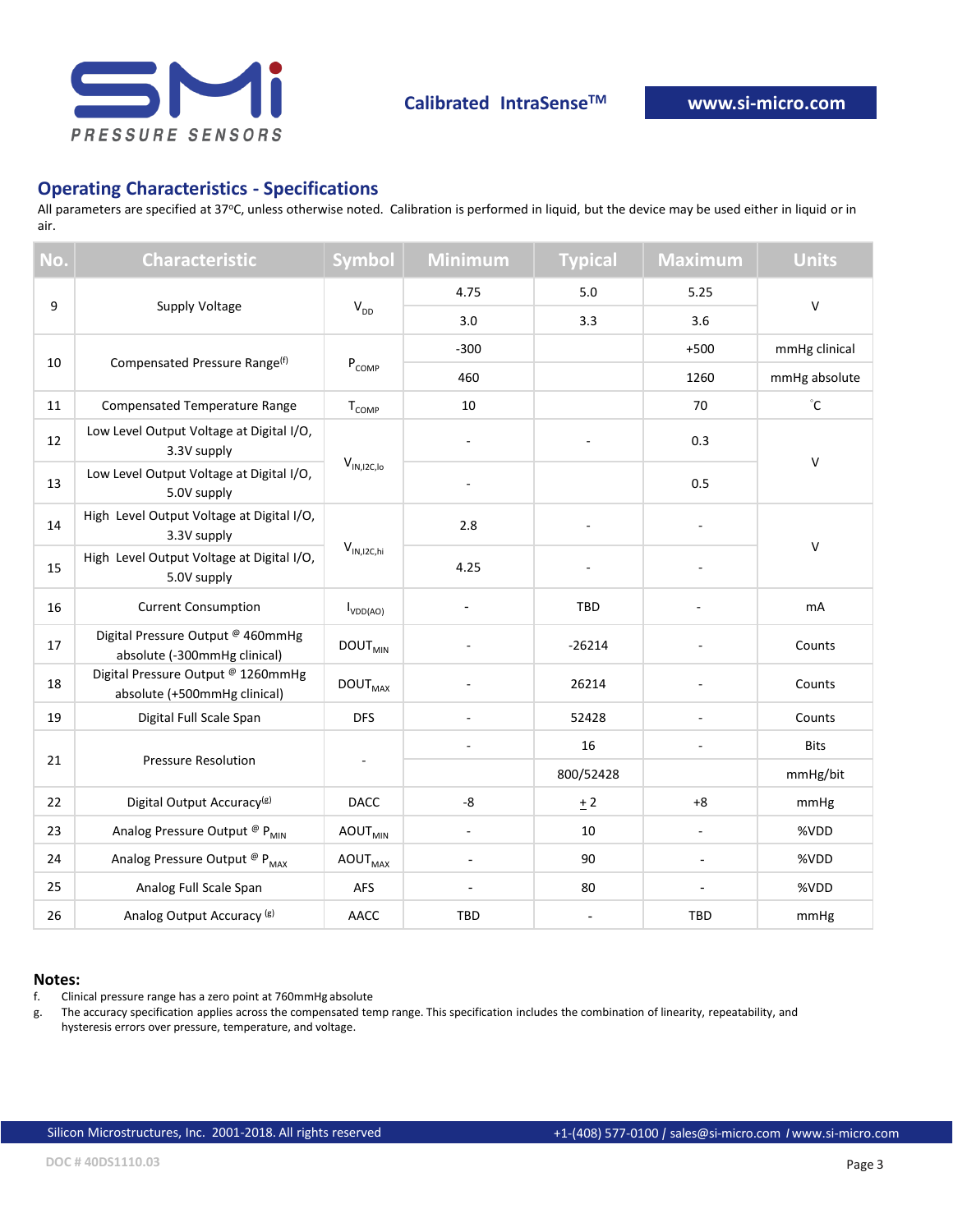

#### **Guide to Die Mounting**



Apply die attach / adhesive on the backside of the die in this region to avoid unwanted stress on membrane. Silastic Medical Adhesive Type A from Dow Corning or Dymax 1128 A-M Gel are both low-stress, biocompatible die-attach materials.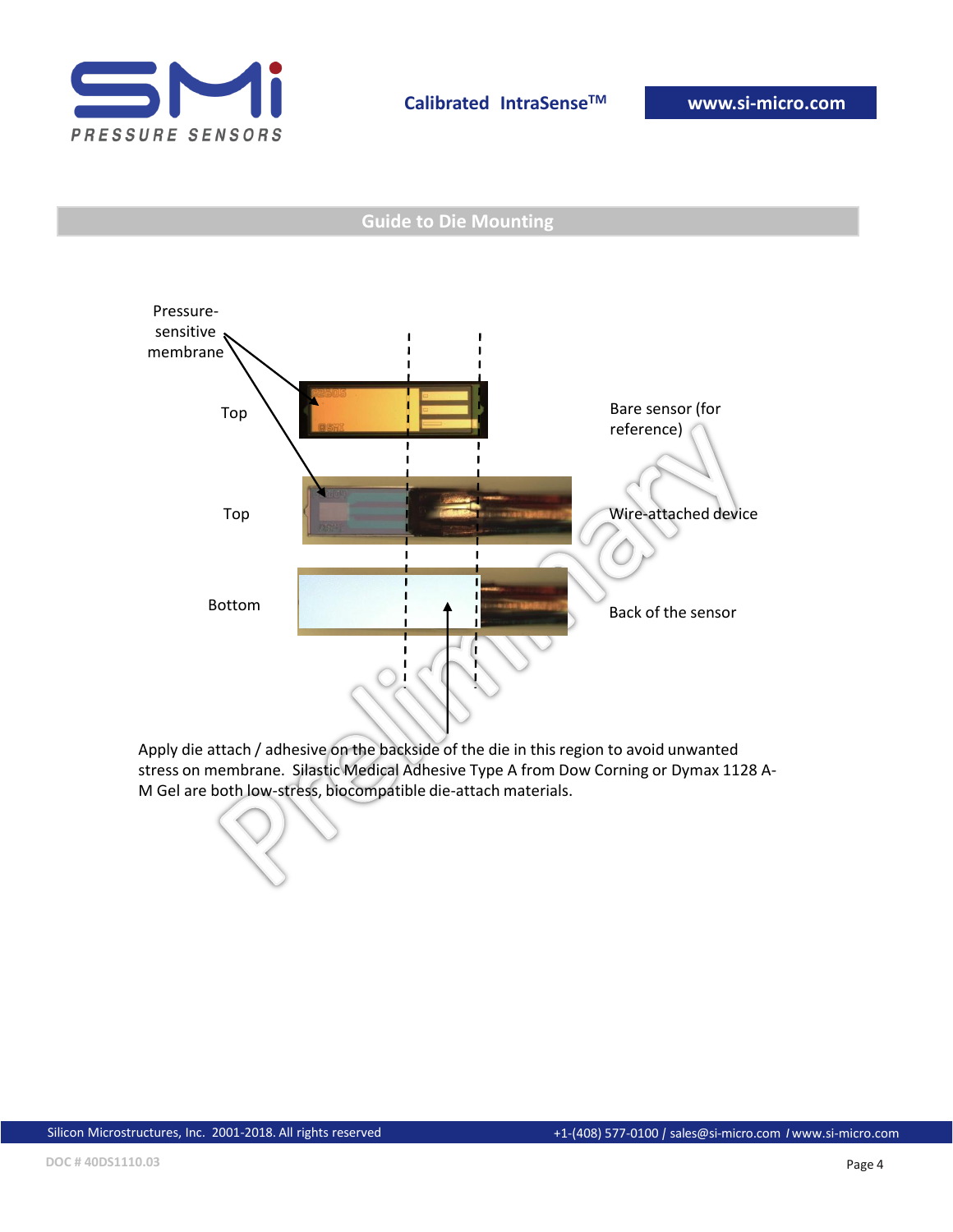

### **Digital Output: I <sup>2</sup>C Communication**

This section is a reference for a possible coding method to achieve pressure and status for SMI part readings using I<sup>2</sup>C. For more general information on how to interface using the I<sup>2</sup>C protocol please refer to Application Note 40AN7000. These devices have been calibrated with a 3.3V or 5.0V supply voltage, which should also be used during readout.

For additional questions, please consult [sales@si-micro.com](mailto:sales@si-micro.com).

#### **Sensor Transfer Function**

#### **Digital Pressure Transfer Function**

$$
P_{read} = P_{min} + \frac{P\_DOUT_{read} - P\_DOUT_{min}}{P\_DOUT_{max} - P\_DOUT_{min}}(P_{max} - P_{min})
$$

 $P_{min}$  and  $P_{max}$  are 460mmHg and 1260mmHg absolute, respectively (-300mmHg and +500mmHg, respectively)  $P\_DOUT_{min}$  and  $P\_DOUT_{max}$  are -26214 and +26214, respectively.  $P\_DOUT_{read}$  is digital reading from the output and  $P_{read}$  is the converted pressure output based on  $P\_DOUT_{read}$ 



For example, the  $P_{min}$  and  $P_{max}$  for the sensor are specified as -300 and +500mmHg. The  $DOUT_{min}$  and  $DOUT_{max}$  are -26214 and +26214.

$$
P_{read} = -300 + \frac{DOUT_{read} + 26214}{52428} \times 800 mmHg
$$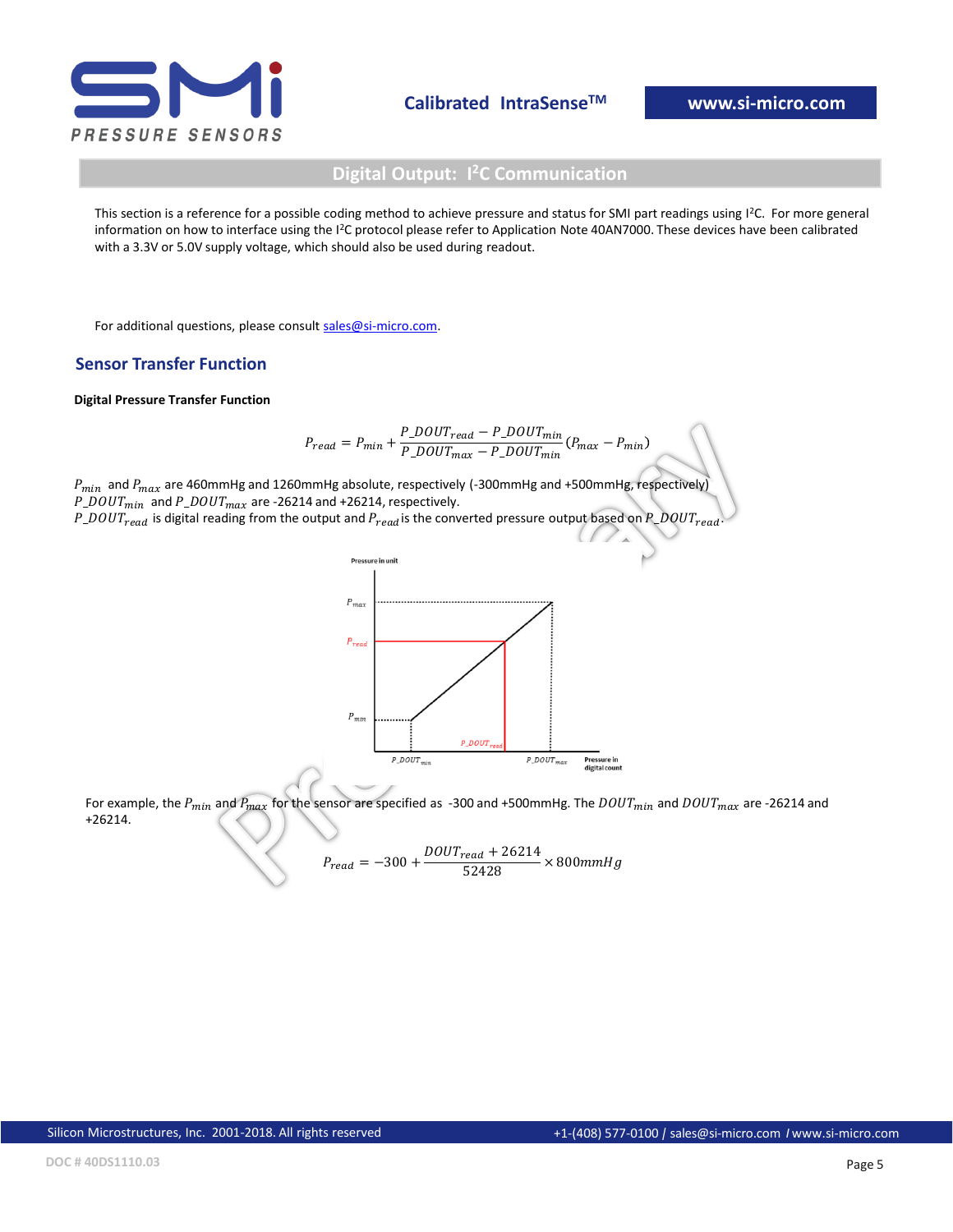

#### **Amplified Analog Output**

These devices should be powered at 3.3V or 5.0V. The devices must be powered at the same voltage used for calibration. The transfer function for interpreting readout is linear. The equations below show how to calculate pressure from the voltage readout assuming a stable voltage supply as indicated. The output will scale with the actual voltage applied (i.e. the output signal is ratiometric with the input voltage.)

The analog output at -300mmHg clinical will be 10% of the supply voltage, and the analog output at +500mmHg clinical will be 90% of the supply voltage.

The default I2C slave address is 0x6C hex. The default ADC sample rate is 2Khz.

#### EXAMPLE 1:

If the supply voltage is 3.3V and the readout is 1.75V, then the clinical pressure is calculated as follows:

 Output at Pmin = (3.3V \* 0.1); Pmin = -300mmHg Output at Pmax = (3.3V \* 0.9); Pmax = +500mmHg

Slope of this line is  $(500 - 300) / ((0.9 * 3.3) - (0.1 * 3.3)) = 303.03$ mmHg/V

Intercept of this line is -400

Pressure at 1.75V = (1.75\*303.03) – 400 = 130mmHg clinical

EXAMPLE 2:

If the supply voltage is 5.0V and the readout is 0.8V, then the clinical pressure is calculated as follows:

Output at Pmin = (5.0V \* 0.1); Pmin = -300mmHg

Output at Pmax =  $(5.0V * 0.9)$ ; Pmax = +500mmHg

 Slope of this line is (500 - -300)/((0.9\*5.0) – (0.1\*5.0)) = 200mmHg/V Intercept of this line is -400

Pressure at 0.8V = (0.8\*200) – 400 = -240mmHg clinical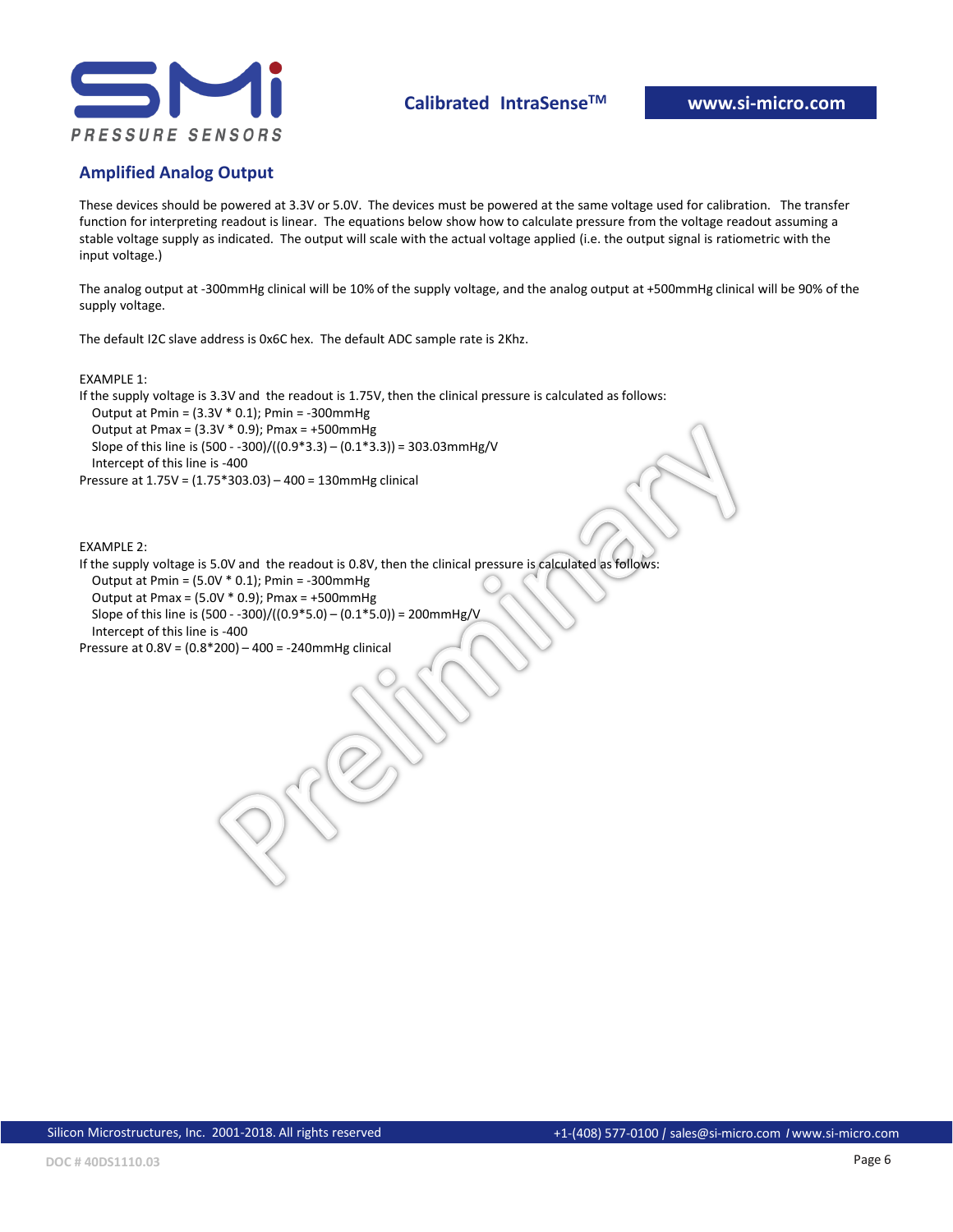

### **SM1A, SMI 1B Diagrams and Dimensions – Distal Side**

All dimensions are in microns.



| <b>Wire Bond Pad Description</b> |                  |  |  |  |
|----------------------------------|------------------|--|--|--|
| <b>Wire Color</b>                | <b>Pad Label</b> |  |  |  |
| Green                            | <b>V</b> SUPPLY  |  |  |  |
| Yellow                           | $Sig+$           |  |  |  |
| Red                              | Sig-             |  |  |  |

\*SMI can provide separated test boards upon specific customer demands. For additional questions, please consult [sales@si-micro.com.](mailto:sales@si-micro.com)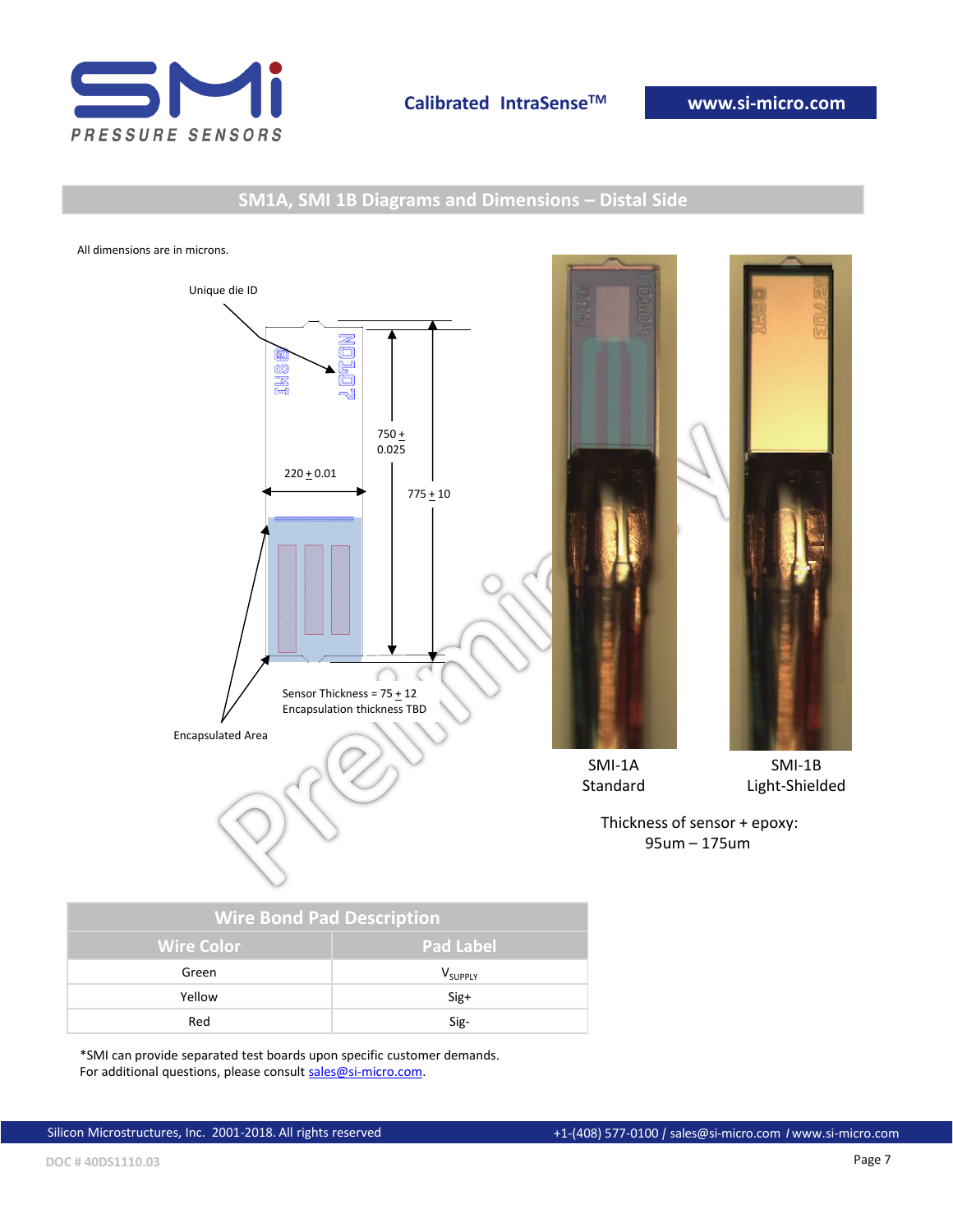

### All dimensions are in millimeters  $12.60 + 0.02$  $\cancel{0}4X 2.11 + 0.025$  $1.98 + 0.02$ ∢ ♠  $\blacktriangle$  $SIG+$ **SIG SUDD**  $8.30 + 0.025$  $6.28 + 0.025$ **Jp**  $\circ$  $\overline{\textbf{v}}$ 2017  $25.5 + 0.025$ Le Ca  $\circ$ **MP** 下照 國  $\mathbf{w}$  $21.5 + 0.025$ Encapsulated Area  $12.31 + 0.025$  $9.91 \pm 0.025$ **BASELOS**  $1.45 \pm 0.025$ ▼  $1.55 + 0.025$ ard POR .<br>Aut N<sub>B</sub>

#### **Test Board Diagrams and Dimensions – Proximal Side**

Green - SVDD, Yellow - Sig+, Red- Sig-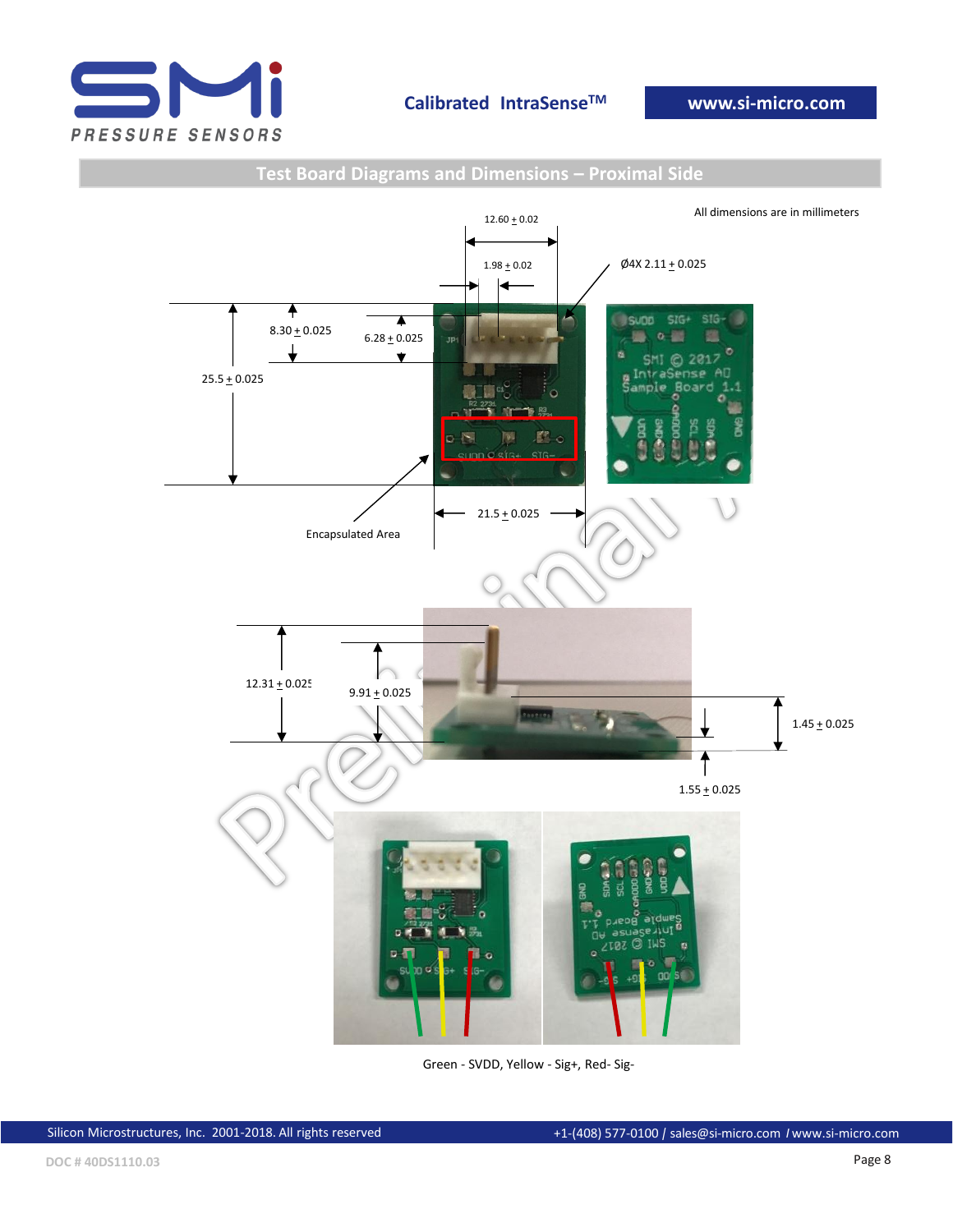

### **Ordering Information: SMI-1A are Standard, SMI-1B are Light-Shielded**

| <b>Order Code</b>  | <b>Clinical Pressure</b><br>Range (mmHg) | Compensated<br>Temperature Range (°C) | <b>Supply Voltage (V)</b> | <b>Design Feature</b>           |
|--------------------|------------------------------------------|---------------------------------------|---------------------------|---------------------------------|
| SMI-1A-48-XXX-ADAP |                                          |                                       | 3.3                       | XXX is the wire length<br>in cm |
| SMI-1B-48-XXX-ADAP | $-300$ to $+500$                         | $10 - 70$                             |                           |                                 |
| SMI-1A-48-XXX-ADAR |                                          |                                       | 5.0                       |                                 |
| SMI-1B-48-XXX-ADAR |                                          |                                       |                           |                                 |

For other calibration ranges, wire lengths or custom features, contact SMI Sales at (408) 577-0100 or [sales@si-micro.com](mailto:sales@si-micro.com)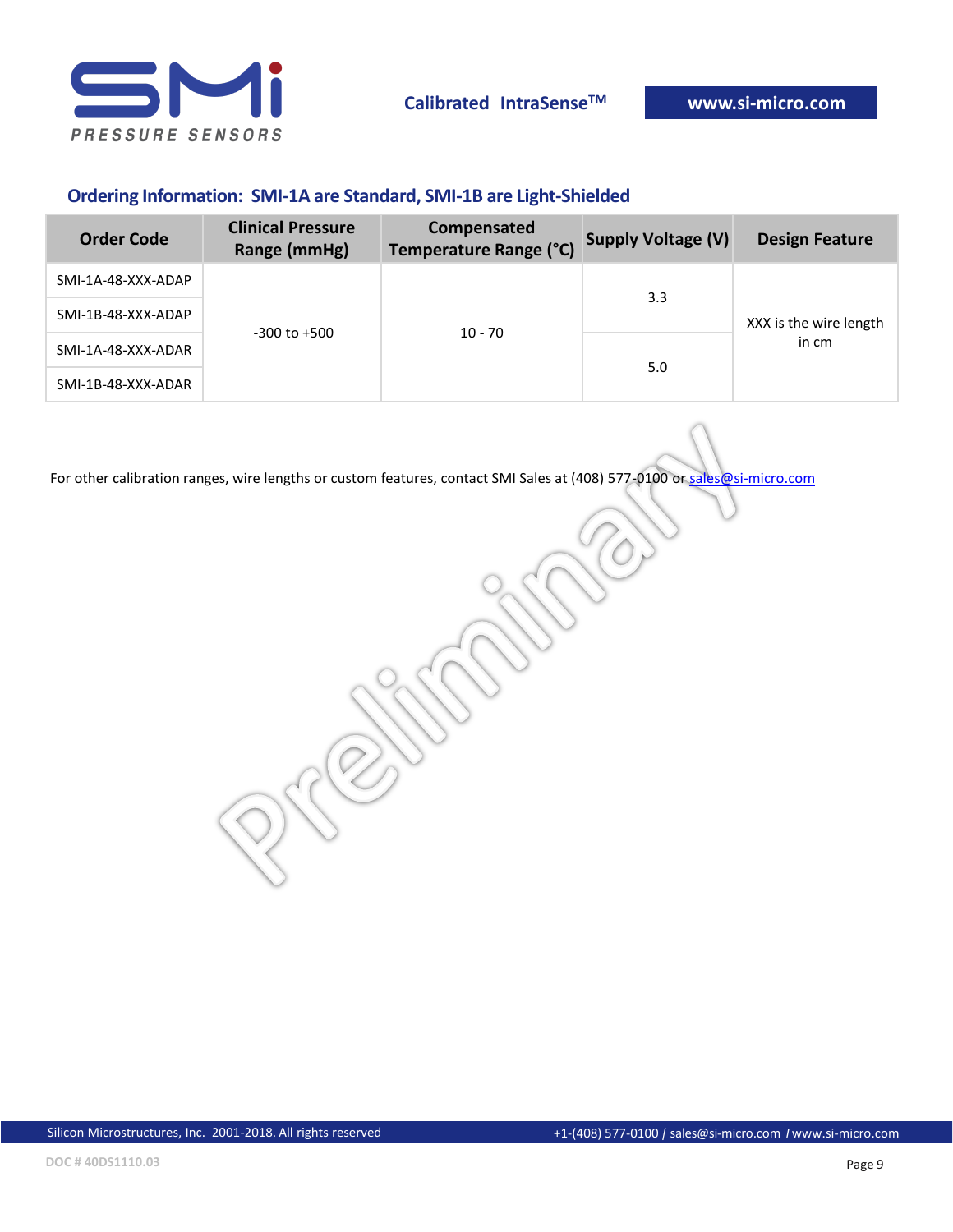

#### **Part Number Legend**



Parts are shipped on individual spools sealed in ESD bags.

CAUTION: This pressure transducer is not protected against defibrillation discharges. It must be used only with monitors labeled as having an isolated defibrillator-protected patient connection.

IntraSenseTM has not been qualified as an implantable device. It is designed for single use

#### **Qualification Standards**

REACH Compliant RoHS Compliant PFOS/PFOA Compliant For qualification specifications, please contact Sales at sales@si-micro.com